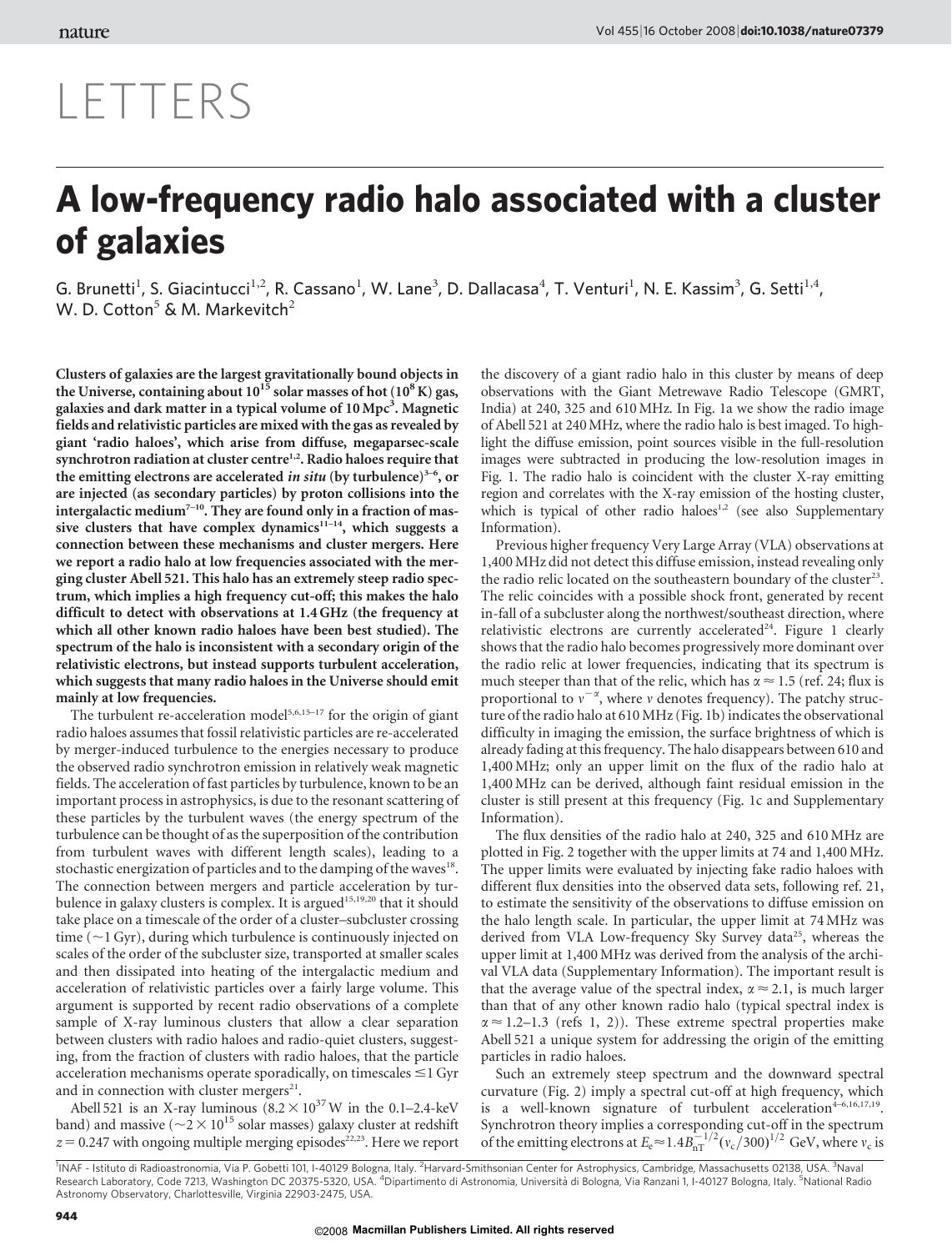

Figure 1 | Radio and X-ray images of Abell 521. Low-resolution radio contours (after subtraction of discrete sources in the field identified at full resolution) overlaid on the Chandra X-ray Observatory 0.5–4-keV X–ray image (corrected for background and exposure and smoothed with a  $\sigma$  = 6-arcsec Gaussian, as in ref. 24). **a**, GMRT 240-MHz contours at a resolution of 35 arcsec  $\times$  35 arcsec. The root-mean-square (r.m.s.) noise level in the cluster region was 220  $\mu$ Jy per beam (full beam resolution used for subtraction of discrete sources was 15.6 arcsec  $\times$  12.3 arcsec with an r.m.s. noise level of 190 µJy per beam). Contours are at  $-0.66$  (red), 0.66, 1.3, 2.6, 5.2, 7, 10, 14 and 19 mJy per beam. b, GMRT 610-MHz contours at a resolution of 35 arcsec  $\times$  35 arcsec. The r.m.s. noise level in the cluster region was 58  $\mu$ Jy per beam (full beam resolution, 9 arcsec  $\times$  4 arcsec; r.m.s. noise,

the cut-off frequency (measured in megahertz) and  $B_{nT}$  is the magnetic field (measured in nanotesla). In the framework of the turbulent acceleration scenario,  $E_e$  pinpoints the energy at which the timescale of



Figure 2 | Spectrum of the radio halo. Data are overlaid on secondary (longdashed line) and re-acceleration models. Measured fluxes  $(F_v)$  are  $152 \pm 15$  mJy at 240 MHz, 90  $\pm$  7 mJy at 325 MHz, 15  $\pm$  3.5 mJy at 610 MHz, and limits (arrows) are 1.5 Jy at 74 MHz and 5 mJy at 1,400 MHz; uncertainties (and error bars in the figure) are 1 s.d. For comparison, asterisks give the spectral energy distribution of the radio relic (taken from ref. 24). The secondary model assumes that  $\delta = 4.2$  and requires that the energy density of relativistic protons is larger than that of the thermal energy (see text). The re-acceleration models assume that 14% of the thermal energy is in magnetosonic waves, with a central value of the magnetic field of  $B_0 = 0.15$  nT (solid curve); that 14% of the thermal energy is in magnetosonic waves, with  $B_0 = 0.35$  nT (dotted curve); and that 18% of the thermal energy is in magnetosonic waves, with  $B_0 = 0.15$  nT (short-dashed curve). All the re-acceleration models adopt a scaling with  $B \propto n_{\rm th}$  (ref. 2 and refs therein).

35 µJy per beam). Contours are at  $-0.17$  (red), 0.17, 0.34, 0.48, 0.67, 0.94, 1.3, 1.9, 2.6, 3.7 and 5.2 mJy per beam. The dashed circle indicates the region in which fluxes of the radio halo at the different frequencies (reported in Fig. 2) are measured. c, VLA 1.4-GHz contours at a resolution of 25 arcsec  $\times$  25 arcsec. Here only the discrete sources within 3 arcmin from the cluster centre were subtracted (other images are presented in Supplementary Information together with a discussion on the subtraction of discrete sources at this frequency). The r.m.s. noise level in the cluster region was 26 µJy per beam (full beam resolution, 12.7 arcsec  $\times$  6.9 arcsec; r.m.s. noise,  $15 \mu$ Jy per beam). Contours are at  $-0.08$  (red), 0.08, 0.16, 0.22, 0.32, 0.45, 0.63, 0.89, 1.25, 1.76, 2.48, 3.5 and 4.9 mJy per beam. Coordinate system, J2000.

the electron radiative losses becomes equal to that of the turbulent acceleration. The timescale of electrons emitting at  $v_c$  is estimated taking into account the redshift-dependent inverse-Compton losses against the cosmic microwave background and the synchrotron losses<sup>26</sup>, as follows, where  $v_c$  is again measured in megahertz:

$$
\tau \approx 0.95 \frac{B_{\rm nT}^{1/2} (v_{\rm c}/300)^{-1/2}}{(1+z)^4 + (B_{\rm nT}/0.32)^2} \text{ Gyr}
$$

This means that the electrons responsible for the observed emission should be accelerated on a timescale of  $\sim$ (1.1–1.4)  $\times$  10<sup>8</sup> years, for 0.1–0.5-nT magnetic fields in the radio halo region. Assuming that fast magnetosonic waves are responsible for the acceleration of the emitting particles, following ref. 20 we find that this acceleration efficiency can be achieved under the reasonable assumption that the energy density of these turbulent waves is  $\sim$  12–18% of the thermal energy (Fig. 2).

Appreciable synchrotron emission can also be produced by secondary electrons injected by collisions between long-lived relativistic protons accumulated in the cluster and the thermal protons in the intergalactic medium, and secondary models have been proposed as alternatives to the re-acceleration model to explain radio haloes $7-10$ . The very steep spectral slope of this radio halo rules out secondary models by means of a straightforward energy argument. To explain the spectrum of the radio halo through synchrotron radiation from secondary electrons, the primary protons must have a very steep spectral energy distribution  $(N(p) \propto p^{-\delta})$ , where  $\delta \approx 4.2$  and  $p$  denotes the particle momentum). The energy density of relativistic protons,  $\varepsilon_p$ , required to match the observed synchrotron flux through a secondary model can be estimated following the formalism in ref. 27. For an average number density of thermal protons of  $n_{\text{th}} \approx 1,500 \text{ m}^{-3}$  in the region of the radio halo (consistent with the average thermal density in the same region derived from X-ray observations<sup>22</sup>) and the synchrotron flux measured at  $325 \text{ MHz}$ , we find that  $\varepsilon_p$  ranges from approximately 3 to 100 times the energy density of the thermal plasma for magnetic field values (averaged in the region of the radio halo) ranging from  $B = 0.5$  nT to  $B = 0.1$  nT,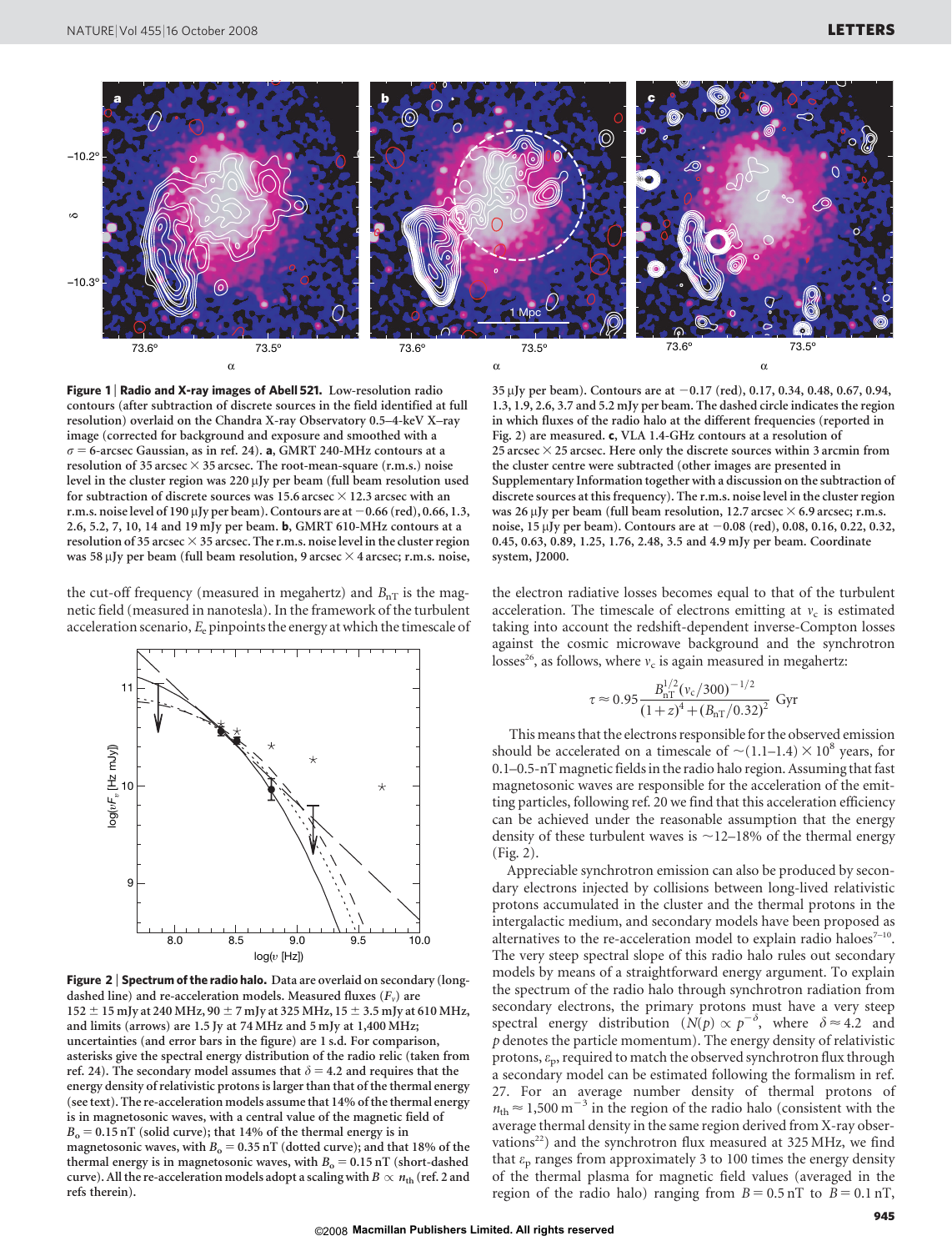respectively. This yields only a lower limit on the energy density of high-energy protons, because for  $\delta$  > 3 an additional (even dominant) contribution to the energy comes from suprathermal particles with kinetic energies  $<$ 1 GeV. A secondary origin for the emitting electrons thus implies the unrealistic situation in which clusters are dominated by non-thermal protons. It also violates present upper limits on the energy density of these particles derived from  $\gamma$ -ray observations of several clusters, at the 20% level<sup>28,29</sup>.

If the spectrum of these protons has  $\delta$  < 4, then the synchrotron signal from the secondary electrons produced by proton–proton collisions cannot exceed the 1.4-GHz upper limit in Fig. 2, placing corresponding limits on the energy density of the primary protons. Figure 3 shows upper limits on the energy density of the primary protons in the region of the radio halo as a function of the magnetic field. These limits were obtained following ref. 21 and show that the energy density of relativistic protons in the cluster is less than 1% of the thermal component for  $B > 0.2$  nT and  $\delta < 2.5$ .

A similar conclusion has recently been reached in the analysis of a statistical sample of galaxy clusters without radio haloes<sup>21</sup>. However, in that case a larger energy content of protons was still possible by assuming that clusters without radio haloes have magnetic fields much smaller than those with radio haloes. This alternative (ad hoc) possibility can be reasonably ruled out in our case because Abell 521 hosts a radio halo with bolometric radio luminosity comparable to that of classical radio haloes ( $vP(v) \approx 10^{34}$  W). Future observations with the Fermi Gamma-ray Space Telescope (formerly the Gamma-ray Large Area Space Telescope) will reveal galaxy clusters in  $\gamma$ -rays in cases where the energy content of relativistic protons is significantly larger than about 1% of the thermal plasma. The combination of this future data and limits in the radio band (Fig. 3 and ref. 21) may thus provide a powerful tool for constraining the magnetic field strength in galaxy clusters.

As we look at applying the turbulent re-acceleration model to other galaxy clusters, it should be stressed that the maximum energy to which electrons can be re-accelerated and, ultimately, the cut-off frequency in the spectra of radio haloes depend on the level of turbulence and on the properties of the turbulent waves. The spectral cut-off affects our ability to detect radio haloes in the Universe, introducing a strong bias against observing them at frequencies



Figure 3 | Limits on the energy density of relativistic protons. Curves give the upper limit on the ratio between the energy density of relativistic protons and that of thermal gas,  $\varepsilon_{\rm th}$ , as a function of the magnetic field in Abell 521. Calculations are shown assuming that  $n_{\text{th}} = 1,500 \text{ m}^{-3}$  and  $k_{\text{B}}T = 7 \text{ keV}$ , where T is temperature and  $k_B$  is Boltzmann's constant. From bottom to top, the spectral energy distributions of the primary protons have  $\delta = 2.3, 2.5, 2.7$ and 2.9 ( $N(p) \propto p^{-\delta}$ ).

substantially larger than  $v_c$ . Currently known radio haloes are mainly observed at gigahertz frequencies, requiring an efficient turbulent acceleration mechanism. These haloes must result from the rare, most energetic merging events and are therefore hosted only in the most massive, hottest clusters<sup>19,30</sup>, in line with observations<sup>11-14</sup>. On the other hand, the majority of radio haloes should form during much more common, but less energetic, merging events, for example between a massive cluster and a substantially smaller subcluster (with mass ratio  $>$ 5) or between two similar clusters with mass  $\leq$ 10<sup>15</sup> solar masses<sup>19,30</sup>. However, these sources, with a cut-off in the synchrotron spectrum at  $v_c < 1$  GHz, should be visible only at lower frequencies, because their spectrum should be similar to that of the low-frequency radio halo in Abell 521. Future high-sensitivity radio telescopes operating at low frequencies, such as the Low Frequency Array and the Long Wavelength Array, are expected to discover the majority of these sources and also to test their connection with cluster mergers. At the moment this connection cannot be tested, owing to the lack of observations of samples of galaxy clusters at low radio frequencies.

## Received 29 May; accepted 22 August 2008.

- 1. Giovannini, G. & Feretti, L. in Diffuse Radio Sources and Cluster Mergers: Radio Haloes and Relics (eds Feretti, L., Gioia, I. M. & Giovannini, G.) 197–227 (Astrophys. Space Sci. Library 272, Kluwer, 2002).
- 2. Ferrari, C., Govoni, F., Schindler, S., Bykov, A. M. & Rephaeli, Y. Observations of extended radio emission in clusters. Space Sci. Rev. 134, 93–118 (2008).
- 3. Jaffe, W. J. Origin and transport of electrons in the halo radio source in the Coma cluster. Astrophys. J. 212, 1–7 (1977).
- 4. Schlickeiser, R., Sievers, A. & Thiemann, H. The diffuse radio emission from the Coma cluster. Astron. Astrophys. 182, 21–35 (1987).
- Brunetti, G., Setti, G., Feretti, L. & Giovannini, G. Particle reacceleration in the Coma cluster: radio properties and hard X-ray emission. Mon. Not. R. Astron. Soc. 320, 365–378 (2001).
- 6. Petrosian, V. On the nonthermal emission and acceleration of electrons in coma and other clusters of galaxies. Astrophys. J. 557, 560–572 (2001).
- Dennison, B. Formation of radio halos in clusters of galaxies from cosmic-ray protons. Astrophys. J. 239, L93–L96 (1980).
- 8. Blasi, P. & Colafrancesco, S. Cosmic rays, radio halos and nonthermal X-ray emission in clusters of galaxies. Astropart. Phys. 12, 169-183 (1999).
- Dolag, K. & Ensslin, T. A. Radio halos of galaxy clusters from hadronic secondary electron injection in realistic magnetic field configurations. Astron. Astrophys. 362, 151–157 (2000).
- 10. Pfrommer, C. & Ensslin, T. A. Estimating galaxy cluster magnetic fields by the classical and hadronic minimum energy criterion. Mon. Not. R. Astron. Soc. 352, 76–90 (2004).
- 11. Giovannini, G., Tordi, M. & Feretti, L. Radio halo and relic candidates from the NRAO VLA Sky Survey. New Astron. 4, 141–155 (1999).
- 12. Buote, D. A. On the origin of radio halos in galaxy clusters. Astrophys. J. 553, L15–L18 (2001).
- 13. Cassano, R. et al. Revised statistics of radio halos and the reacceleration model. Astron. Astrophys. 480, 687-697 (2008).
- 14. Venturi, T. et al. GMRT Radio Halo Survey in galaxy clusters at  $z = 0.2 0.4$ . II.The eBCS clusters and analysis of the complete sample. Astron. Astrophys. 484, 327–340 (2008).
- 15. Fujita, Y., Takizawa, M. & Sarazin, C. L. Nonthermal emissions from particles accelerated by turbulence in clusters of galaxies. Astrophys. J. 584, 190–202 (2003).
- 16. Kuo, P.-H., Hwang, C.-Y. & Ip, W.-H. Diagnostic signatures of radio and hard X-ray emission on particle acceleration processes in the Coma cluster. Astrophys. J. 594, 732–740 (2003).
- 17. Brunetti, G., Blasi, P., Cassano, R. & Gabici, S. Alfvenic reacceleration of relativistic particles in galaxy clusters: MHD waves, leptons and hadrons. Mon. Not. R. Astron. Soc. 350, 1174–1194 (2004).
- 18. Melrose, D. B. Plasma Astrophysics (Gordon & Breach, 1980).
- 19. Cassano, R. & Brunetti, G. Cluster mergers and non-thermal phenomena: a statistical magnetoturbulent model. Mon. Not. R. Astron. Soc. 357, 1313–1329  $(2005)$
- 20. Brunetti, G. & Lazarian, A. Compressible turbulence in galaxy clusters: physics and stochastic particle re-acceleration. Mon. Not. R. Astron. Soc. 378, 245–275 (2007).
- 21. Brunetti, G. et al. Cosmic rays and radio halos in galaxy clusters: New constraints from radio observations. Astrophys. J. 670, L5–L8 (2007).
- 22. Arnaud, M., Maurogordato, S., Slezak, E. & Rho, J. A521: A cluster forming at the crossing of two filaments? Astron. Astrophys. 355, 461–478 (2000).
- 23. Ferrari, C., Arnaud, M., Ettori, S., Maurogordato, S. & Rho, J. Chandra observation of the multiple merger cluster Abell 521. Astron. Astrophys. 446, 417–428 (2006).